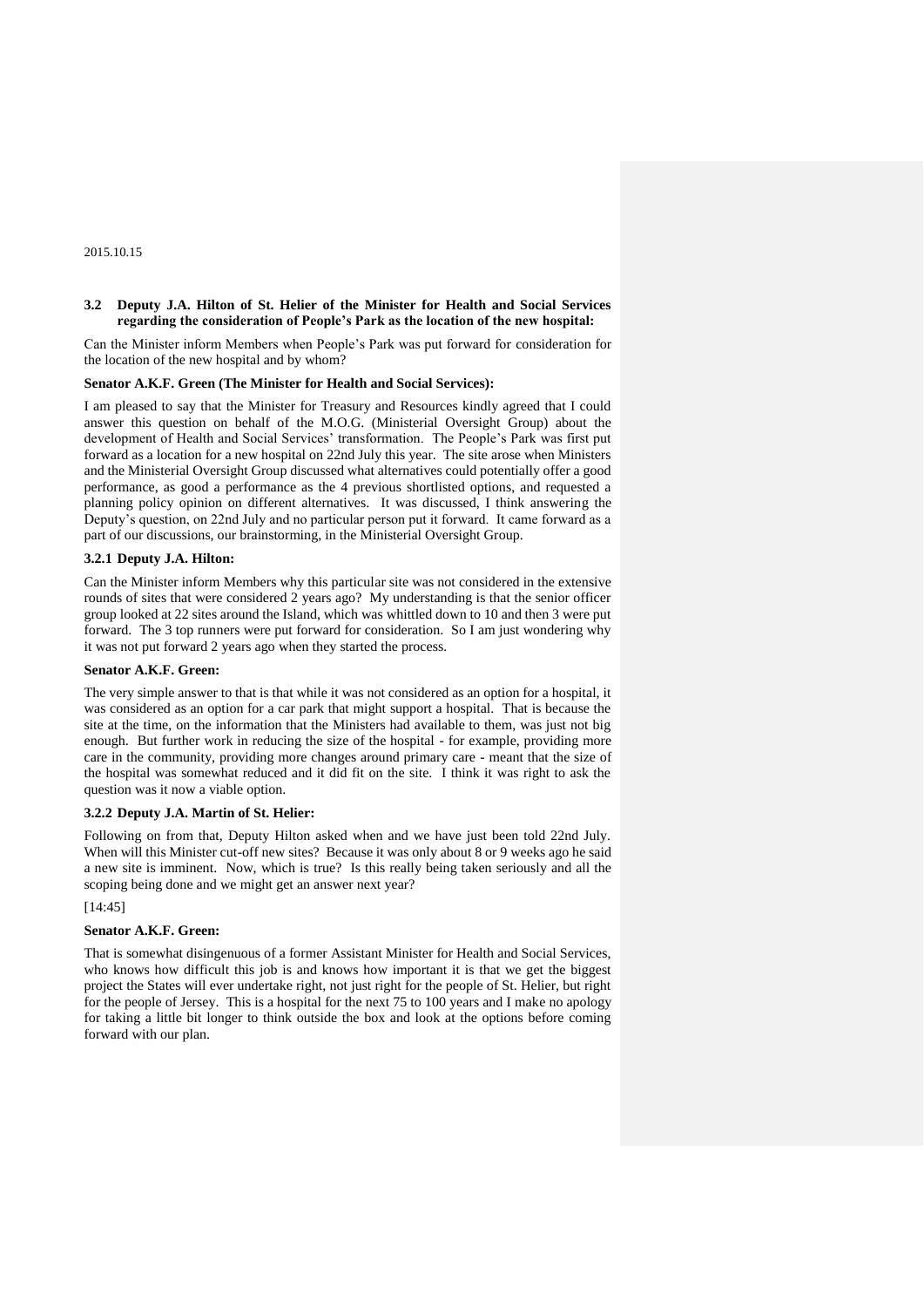## **3.2.3 Deputy J.A. Martin:**

Sorry, the Minister did not answer; a lot of abuse there. I want to know when he is going to put the close date on and when this site will be considered properly.

## **Senator A.K.F. Green:**

When the work is completed. When I have seen all the reports, when I have discussed it with my Ministerial colleagues and when I have taken it to the Council of Ministers.

### **3.2.4 Deputy A.D. Lewis of St. Helier:**

As a former Deputy of the District, it will be no surprise to the Minister that there was a public outcry about this matter. Based on that and his own experiences in the District, would he consider withdrawing this as an option at this stage or not?

# **Senator A.K.F. Green:**

No, because there will be an outcry wherever I put it. There will be an outcry if we put it in the People's Park. There will be an outcry from the residents up around Overdale. There will be an outcry if we go to the Waterfront. There will be an outcry from me if we stay on the same site and take 11 years to build a new hospital.

# **3.2.5 Deputy M. Tadier of St. Brelade:**

I am disturbed to learn that the Council of Ministers might be following the Joni Mitchell school of politics where they pave people's parks to put up a parking lot. That is what we have heard this morning. Perhaps the Minister can tell us helpfully what the minimum ballpark figure is that he is looking at for the new hospital site.

## **Senator A.K.F. Green:**

I have been asked that question so many times you would think I would remember it. I am sorry, I cannot remember the square meterage but I will let Members have it. But I like the song.

# **3.2.6 Deputy R. Labey of St. Helier:**

The Minister says he is thinking outside the box. Is he still thinking outside St. Helier when in the U.K. (United Kingdom) when new hospitals are built in out of city centres, like Derriford Hospital in Plymouth, Addenbrooke's in Cambridge, the new Royal Infirmary in Edinburgh, they are all about 4 miles outside of town, about the same distance as St. Saviour's Hospital is from St. Helier.

#### **Senator A.K.F. Green:**

There are a number of questions there. Addenbrooke's Hospital might be 4 miles out of town, but it is actually built in the middle of a park. I have spoken to the chairman of the authority only the other day about this. St. Saviour's Hospital just is not big enough as a site. Not only would you need a site that is completely clear, if you go outside of town you will need to provide car parking similar to the size of Patriotic Street Car Park. Now, you can do that underground, if the topography allows it, or you can take up field after field after field of surface car parking. But even if you were able to do that, a hospital needs infrastructure. It needs mains sewerage, it needs proper electrical supplies, and all these things are considered when looking at a site.

## **3.2.7 Deputy K.C. Lewis of St. Saviour:**

Is the Minister committed to building the new hospital, if it is a new site, within the St. Helier ring road or thereabouts?

**Commented [KS1]:** Not sure she said this